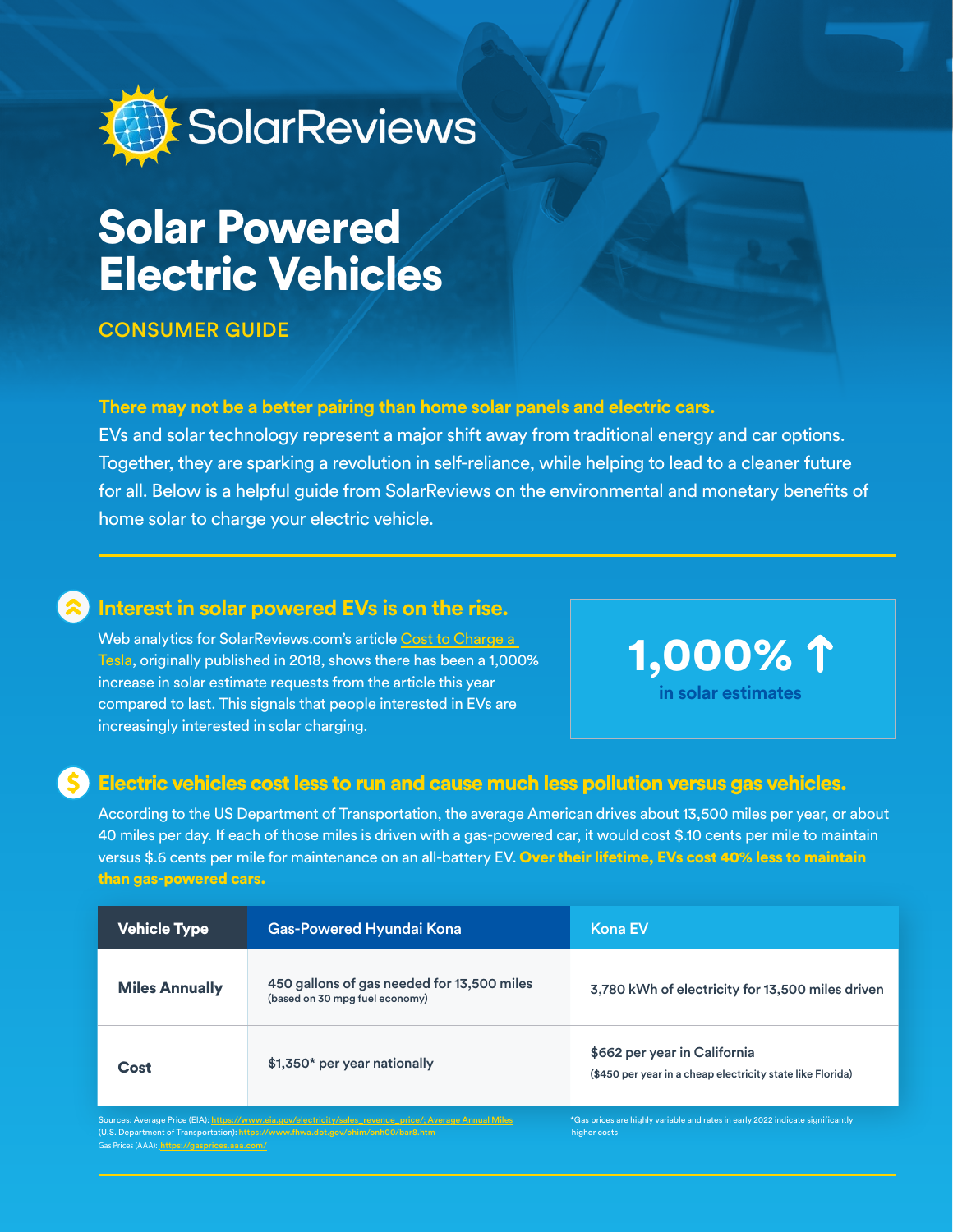#### $\bigcap$  By choosing home solar, you can make an EV more efficient and less expensive.

Charging your EV with solar panels is the most affordable method to power your car. In nearly every state in the U.S., the long-term cost of solar panels is less than buying electricity from the grid. In some cases, the cost of producing your own solar energy is more than 50% less than buying grid power.

The ongoing cost of fuel from the grid is whatever you currently pay for a kilowatt-hour (kWh). In the U.S., that can be between about \$.10 and \$.40 depending on where you live, but the average is about \$.13/kWh, and rising. Meanwhile, the levelized cost of home solar in good solar states is currently about \$.06/kWh.

**You can install enough solar panels** to meet your home's energy **needs and charge your car, all while saving thousands of dollars over time.** Solar panels come with warranties to produce electricity for at least 25 years.



Source: Home solar LCOE (SolarReviews): https://tinyurl.com/2ve8fwwx

#### Solar powered EVs are better for the .environment

Solar will allow you to further cut carbon emissions. Switching to an EV already means you're cutting emissions by eliminating the need for gasoline and oil, but electricity from the grid still comes primarily from natural gas and coal.

At the same time, the levelized cost of solar energy is cheaper than grid power in most cases. The cost of grid power goes up over time, while solar panels keep producing electricity without additional cost and with a much lower carbon footprint.

## Fuel for one year (14,000 mi):



Sources: Gas prices (AAA): https://tinyurl.com/mwvw2a75 CO2 per gallon of gas (U.S. EIA): https://t CA Energy prices (U.S. EIA): https://tinyurl.c CO2 per kWh in CA (U.S. EIA): https://t Embedded CO2 of lithium batteries (CES, T&E): https: Home solar LCOE (SolarReviews): https://tinyurl.com/1 **CO2** per kWh of solar (NREL): https://tinyurl.com